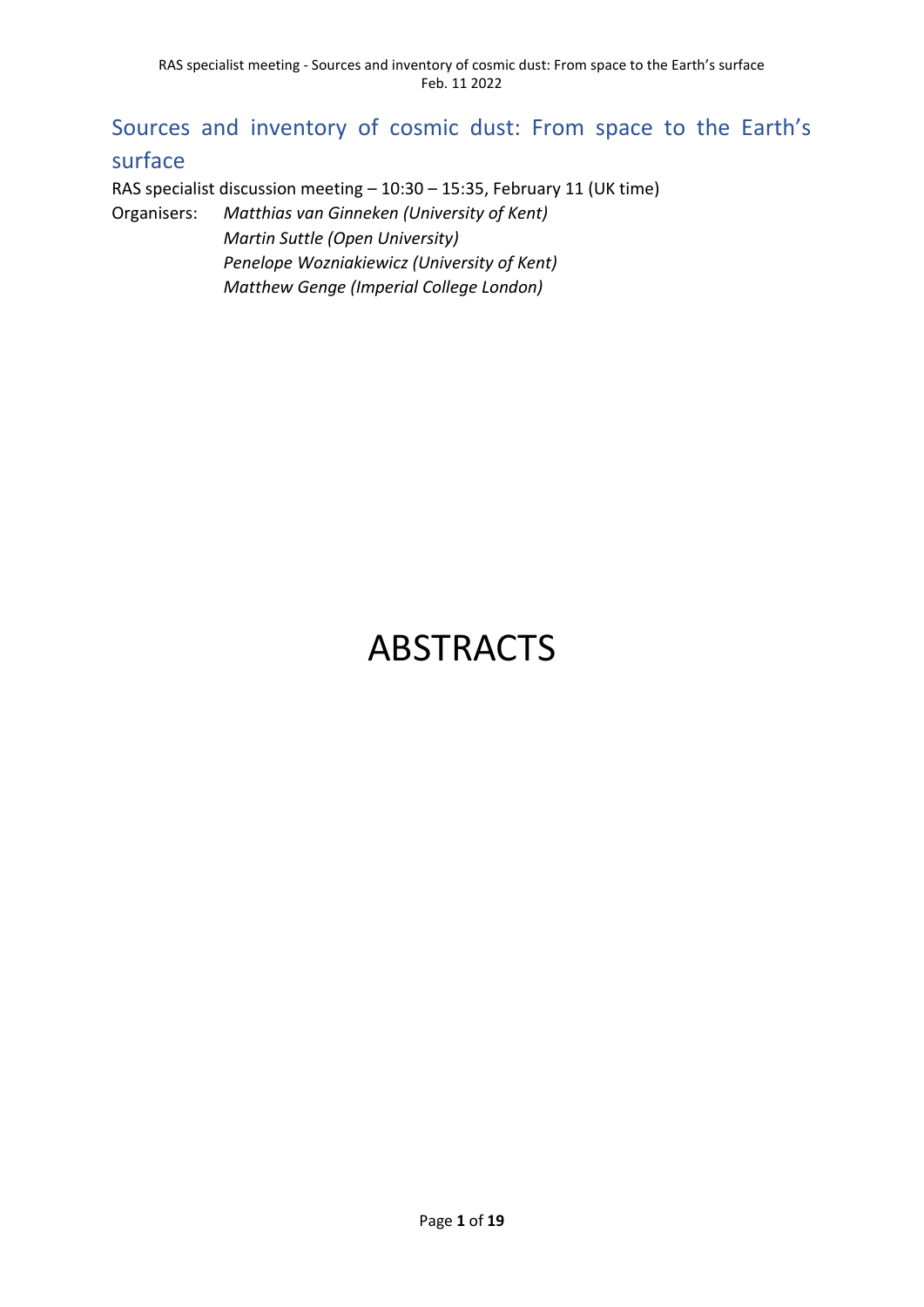# ACCRETION RATE OF ANTARCTIC MICROMETEORITES STORED IN SURFACE SNOW NEAR DOME FUJI **STATION**

**Takaaki Noguchi** [\(noguchi.takaaki.2i@kyoto-u.ac.jp\)](mailto:noguchi.takaaki.2i@kyoto-u.ac.jp) *Kyoto University, Japan*

We have collected Antarctic micrometeorites (AMMs) preserved in snow from the surface to ~10 cm in depth near the Dome Fuji Station, Antarctica from 2003 to 2012. Because the snow accumulation rate near the Station is ~10 cm/year, the snow and the AMMs included fell within about 1 year before collection. We collected 1025 AMMs (843 unmelted, 51 scoriaceous, and 131 spherules) in the snow whose total amount was ~1.0 tons. Their average sizes were 40, 64, and 40 µm, respectively. We estimated their total weight based on the following assumptions. (1) Volumes of the AMMs and the spherules were estimated as spheres with an average diameter. (2) The densities of the unmelted AMMs and the spherules were 2 and 3  $g/cm<sup>3</sup>$ , respectively. The surface mass balance (SMB) at the Dome Fuji station was 27.3  $\pm$  1.5 kg/m<sup>2</sup>/yr. The accretion rate F of the AMMs were calculated as follows: F=A\_E×(m\_AMM/M\_snow ×f\_s ), where A\_E, m\_AMM, Ms\_now, and f\_s are the surface of the Earth, total weight of the AMMs, total weight of the snow, and SMB, respectively. The obtained accretion rate for the AMMs collected near the Dome Fuji Station is  $3.3 \pm 0.2 \times 10^{4}$  t/yr. Rojas et al. (2021) reported 5200 +1500/−1200 t/yr using 1280 unmelted AMMs and 808 spherules with diameters ranging from 30 to 350 μm, which were collected at the Concordia Station, Antarctica. Our estimated value is smaller than their value. The smaller value may be related to the small amount of snow used in this study because large AMMs were depleted in our collection. However, these two estimated values are within the range of the accretion rates of AMMs estimated for different times from ~900 to ~3300 years ago.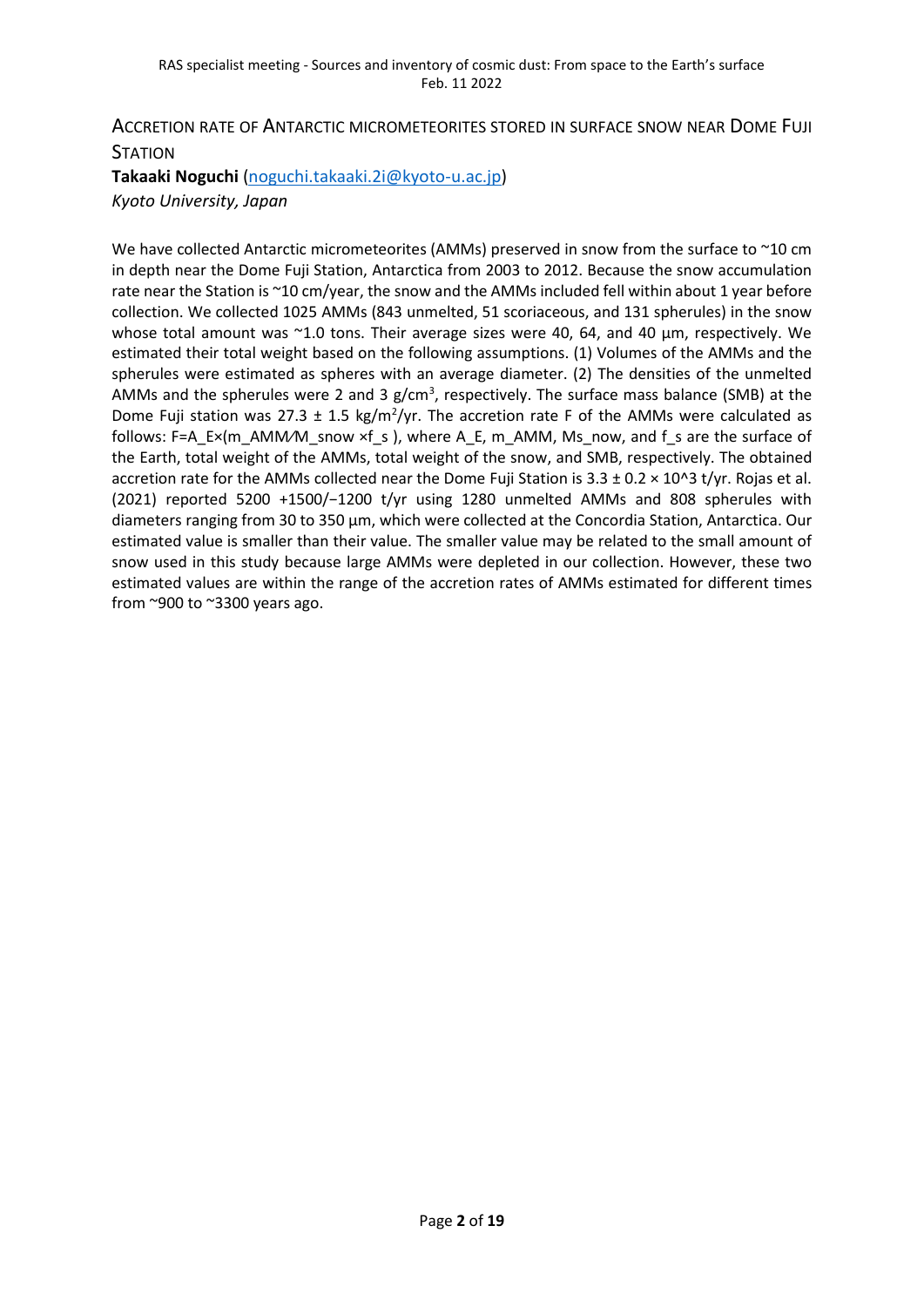## THE MICROMETEORITE FLUX AT DOME C (ANTARCTICA)

**Julien Rojas<sup>1</sup>**, J. Duprat <sup>2,1</sup>, C. Engrand<sup>1</sup>, E. Dartois<sup>3</sup>, L. Delauche<sup>1</sup>, M. Godard<sup>1,3</sup>, M. Gounelle<sup>2</sup>, J. D. Carrillo-Sánchez<sup>4,5</sup>, P. Pokorný<sup>4,6</sup>, J.M.C. Plane<sup>7</sup> (<u>Julien.Rojas@ijclab.in2p3.fr</u>)

<sup>1</sup>Université Paris-Saclay, CNRS/IN2P3, IJCLab, 91405 Orsay, France, <sup>2</sup>IMPMC, CNRS-MNHN-Sorbonne Universités, UMR7590, 57 rue Cuvier, 75005 Paris, France, <sup>3</sup>ISMO, CNRS, Univ. Paris Saclay, Bât 520, *91405 Orsay, France, <sup>4</sup>Department of Physics, Catholic University of America, 620 Michigan Ave., N.E.,*  Washington, DC 20064, USA, <sup>5</sup>ITM Physics Laboratory, NASA Goddard Space Flight Center, Code 675, *8800 Greenbelt Rd., Greenbelt, MD 20771, USA, <sup>6</sup>Astrophysics Science Division, NASA Goddard Space Flight Center, Code 667, 8800 Greenbelt Rd., Greenbelt, MD, USA, 7 School of Chemistry, Univ. of Leeds, Leeds LS2 9JT, UK*

A comprehensive study has been performed with the Concordia Collection to better constrain the flux of micrometeorites falling on Earth. The unique conditions at Dome C (Antarctica) allow an accurate control on both the exposure parameter (the equivalent surface of accumulation) and the collection efficiency. The size distributions and mass fluxes of unmelted micrometeorites (uMM) and cosmic spherules (CS) were obtained in the 30-350 µm diameter range. Several independent measurements were performed on the same site allowing to infer a well constrained absolute value of both the uMMs and CSs fluxes.

Combined with previous measurements performed at the South Pole Station, the results allow to derive the global flux of uMMs and CSs over the 12-700 µm diameter range. The global annual input of micrometeorites on Earth extrapolated from this study is 5,200 tons·yr-1 (3600 tons·yr<sup>-1</sup> from CSs and 1,600 tons yr<sup>-1</sup> from uMMs). That value is substantially higher than the one derived from the South Pole collection but stays, about a factor of 3, below the flux expected at atmospheric entry. This study confirms that about 2/3 of the mass of the incoming flux is ablated at atmospheric entry. The flux of carbon on Earth carried by micrometeorites is estimated to range from 20 to 100 tons·yr<sup>-1</sup>. Using the mass distributions obtained, a Monte-Carlo simulation was performed to calculate the statistical uncertainties related to variations of the exposure parameter. The results obtained allow to infer the statistical uncertainties on such type of flux measurements.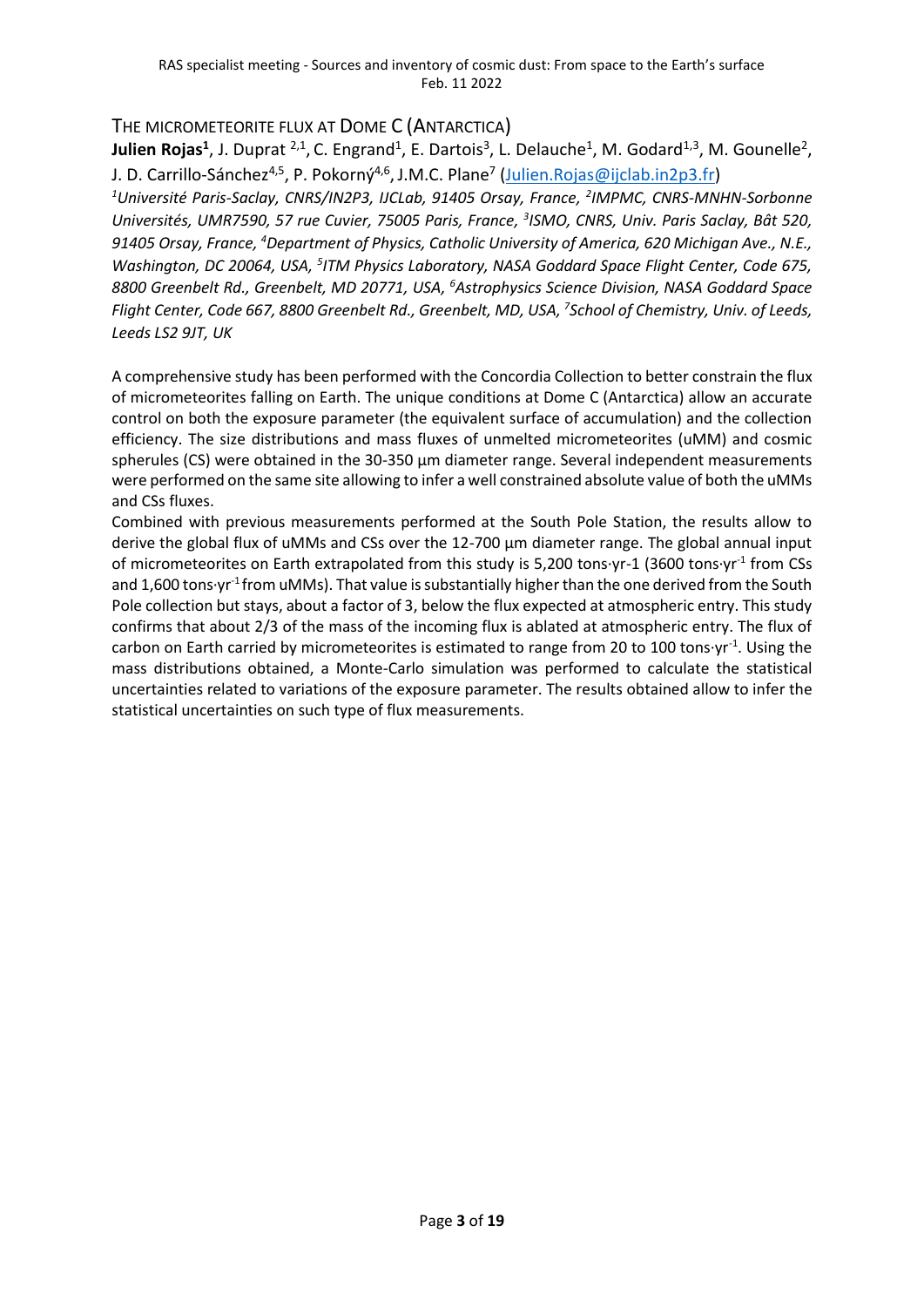THE EXTRATERRESTRIAL DUST FLUX: SIZE DISTRIBUTION AND GLOBAL MASS INPUT INFERRED FROM THE TRANSANTARCTIC MOUNTAINS MICROMETEORITE COLLECTION **Luigi Folco** [\(luigi.folco@unipi.it\)](mailto:luigi.folco@unipi.it)

*Dipartimento di Scienze della Terra, University of Pisa, Italy*

The Transantarctic Mountains (TAM) micrometeorite collection samples the accumulation of micrometeorites at the Earth's surface over significant timescales (>1 million years). Thus, the collection has the potential of providing us with a qualitative and quantitative definition of the cosmic dust flux to Earth over the Quaternary in terms of mass, size, compositional type and source bodies in the Solar System, for the 100 to 2,000 µm size range.

We investigate a single sediment trap (TAM65), performing an exhaustive recovery and characterization effort and identifying  $1,643$  micrometeorites (between 100 and  $2,000 \mu m$ ). Approximately 7% of particles are unmelted or scoriaceous, of which 75% are fine-grained. Among cosmic spherules, 95.6% are silicate-dominated S-types, and further subdivided into porphyritic (16.9%), barred olivine (19.9%), cryptocrystalline (51.6%), and vitreous (7.5%). Our (rank)-size distribution is fit against a power law with a slope of  $-3.9$  (R-2 = 0.98) over the size range 200-700  $\mu$ m. However, the distribution is also bimodal, with peaks centered at ~145 and ~250 µm. Remarkably similar peak positions are observed in the Larkman Nunatak data. These observations suggest that the micrometeorite flux is composed of multiple dust sources with distinct size distributions. In terms of mass, the TAM65 trap contains 1.77g of extraterrestrial dust in 15 kg of sediment (<5 mm). Upscaling to a global annual estimate gives 1,555 (± 753) t/year, consistent with previous estimates and almost identical to the South Pole Water Well estimate (~1,600 t/year), potentially indicating minimal variation in the background cosmic dust flux over the Quaternary. The greatest uncertainty in our mass flux calculation is the accumulation window. A minimum age (0.8 Ma) is robustly inferred from the presence of Australasian microtektites, while the upper age (~2.3 Ma) is restrained based on 10Be exposure dating of glacial surfaces at Roberts Butte (6 km from our sample site).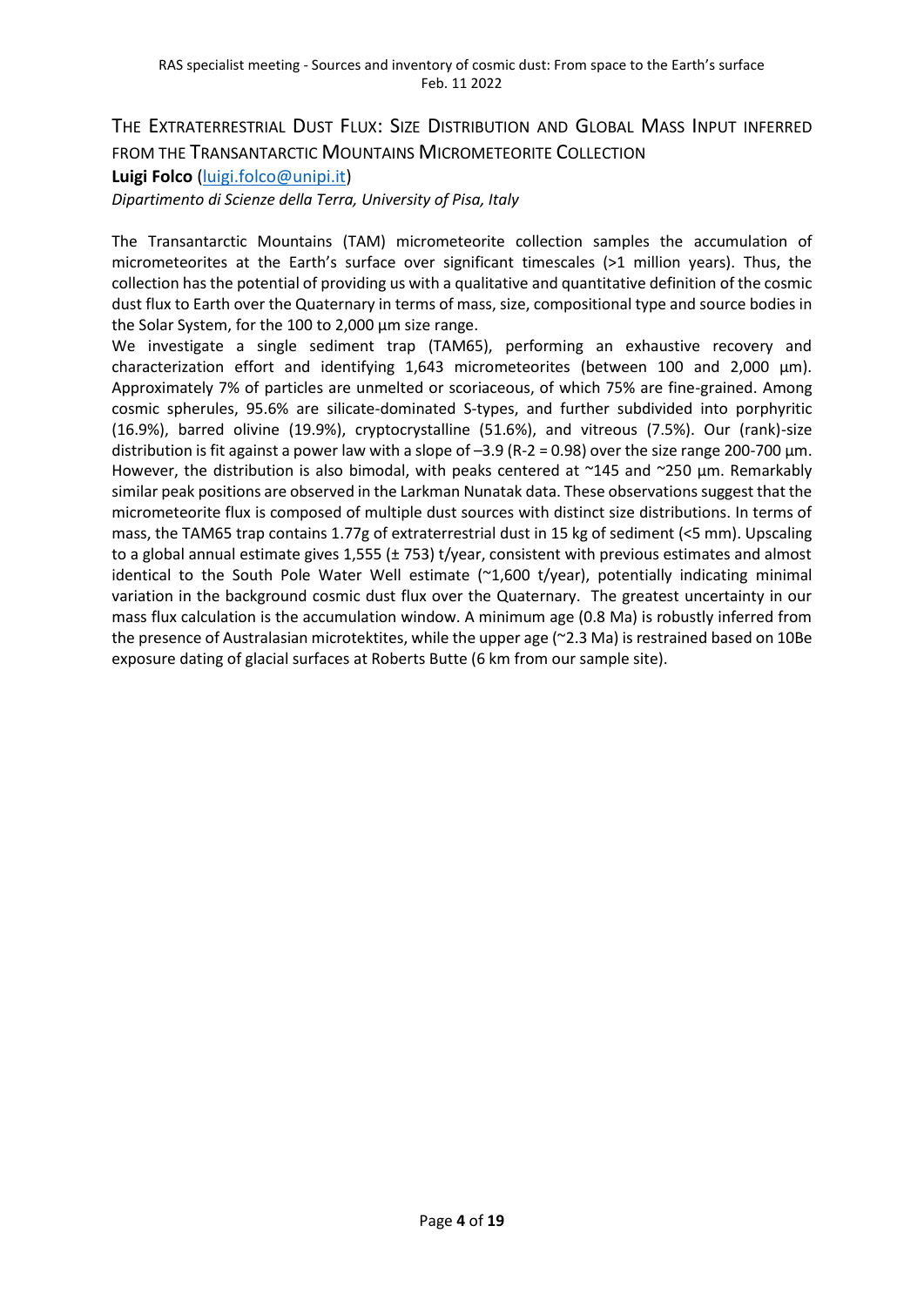INVESTIGATING THE ORIGIN OF THE  $^{16}O$ -POOR GROUP – PERSPECTIVES FROM LARGE UNMELTED MICROMETEORITES

Martin D. Suttle<sup>1,2,3.</sup>, L. Folco<sup>1,4.</sup>, Z. Dionnet<sup>5,6.</sup>, M. Van Ginneken, M., T. Di Rocco<sup>8.</sup>, A. Pack<sup>8.</sup>., M. Scheel<sup>9</sup>, A. Rotundi<sup>6</sup> [\(martin.suttle@open.ac.uk\)](mailto:martin.suttle@open.ac.uk)

*1.Dipartimento di Scienze della Terra, Università di Pisa, 56126 Pisa, Italy, 2.Planetary Materials Group, Department of Earth Sciences, Natural History Museum, Cromwell Road, London, SW7 5BD, UK, 3.School of Physical Sciences, The Open University, Walton Hall, Milton Keynes, MK7 6AA, UK 4.CISUP, Centro per l'Integrazione della Strumentazione dell'Università di Pisa, Lungarno Pacinotti 43,*  56126 Pisa, Italy, <sup>5.</sup> Institut d'Astrophysique Spatiale, Université Paris-Saclay, 3 rue Joliot Curie, *Bâtiment Breguet, 91190 Gif-sur-Yvette, France, 6.DIST-Università di Napoli "Parthenope", Centro Direzionale Isola C4, 80143 Naples, Italy, 7.Centre for Astrophysics and Planetary Science, School of Physical Sciences, Ingram Building, University of Kent, Canterbury, CT2 7NH, UK, 8.Geowissenschaftliches Zentrum, Universität Göttingen, 37077 Göttingen, Germany., 9. SOLEIL synchrotron, Gif-sur-Yvette, France.*

We investigated 21 large (420-2000  $\mu$ m) unmelted micrometeorites using a combination of  $\mu$ -CT (to characterise their internal textures) and laser fluorination oxygen isotope mass spectrometry (to determine their relationship to established meteorite groups). We identified three hydrated finegrained micrometeorites with anomalous <sup>16</sup>O-poor isotopic compositions (δ<sup>17</sup>O: +16.4‰, δ<sup>18</sup>O: +28.4‰ and Δ<sup>17</sup>O: +1.4‰). These particles represent either a new carbonaceous chondrite group or an extension of the CY chondrite isotopic range. In addition, the position of these micrometeorites in O-isotopic space implies they originate from the same reservoir as the anomalous "group 4" cosmic spherules previously reported by Suavet et al. 2010 (EPSL: 293:313-320) and several subsequent isotopic studies. Furthermore, being unmelted these micrometeorites are less affected by mass dependent fractionation processes or mixing with atmospheric oxygen and are therefore more representative of the pre-atmospheric parent body composition of this group. By analysing unmelted micrometeorites we are able to infer the texture and approximate alteration history of the <sup>16</sup>O-poor group. All three micrometeorites are dominated by phyllosilicate matrix and contain embedded small chondrules ( $<$ 170  $\mu$ m), Fe-sulphides and rare anhydrous silicates. They originate from a water-rich Ctype asteroid. Our work underscores how the analysis of micrometeorites complements the perspective obtained by investigating larger meteorites and expands our understanding of the geological diversity of the solar system.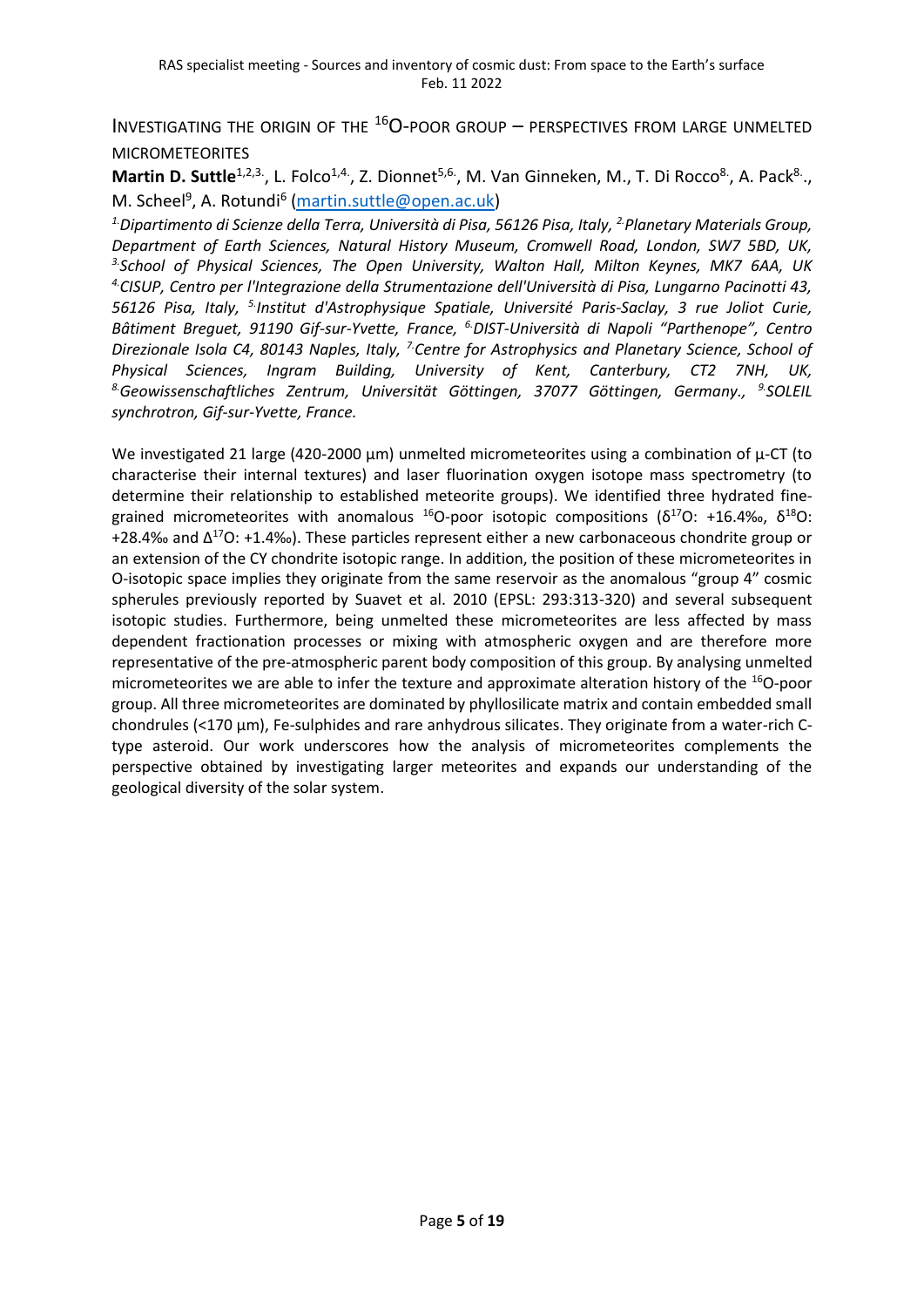A POTENTIAL ORIGIN FOR <sup>16</sup>O-POOR COSMIC SPHERULES: A NEAR-EARTH SOURCE AND PARENTAGE WITH CY CHONDRITES.

Matthias Van Ginneken<sup>1</sup>, S. Goderis<sup>2</sup>, R. Maeda<sup>2,3</sup>, P. Wozniakiewicz<sup>1</sup>, M. Genge<sup>4</sup>, L. Folco<sup>5</sup>, M. Suttle<sup>6</sup>, A. Yamaguchi<sup>7</sup>, S. Decrée<sup>8</sup> (m.van-ginneken@kent.ac.uk)

*<sup>1</sup>Centre for Astrophysics and Planetary Science, School of Physical Sciences, University of Kent, United Kingdom (m.van-ginneken@kent.ac.uk), <sup>2</sup>Department of Analytical, Environmental and Geo-Chemistry, Vrije Universiteit Brussel, Belgium, <sup>3</sup>G-time laboratory, Université Libre de Bruxelles, Belgium, <sup>4</sup> Impacts and Astromaterials Research Centre, Department of Earth Science and Engineering, Imperial College London, United Kingdom, <sup>5</sup>Dipartimento di Scienze della Terra, Università di Pisa, Italy, <sup>6</sup> School of Physical Sciences, Open University, United Kingdom, <sup>7</sup>National Institute of Polar Research, Japan; <sup>8</sup>Belgian Geological Survey, Royal Belgian Institute of Natural Sciences, Belgium.*

Oxygen isotopes are a powerful tool to determine the parent bodies of cosmic spherules (CSs), which are the totally melted endmember of micrometeorites. Considering fractionation processes affecting their original oxygen isotope signatures, more than 90% of CSs larger than 200 µm appear to be related to chondrite clans established studying chondritic meteorites. About 8% of CSs that show clear chondritic major element compositions also exhibit unusual <sup>16</sup>O-poor oxygen isotopic compositions that are not linked to chondritic material present in meteorite collections. Simultaneously, a subset of porphyritic (Po) cosmic spherules named Cumulate Porphyritic Olivine (CumPo) CSs, exhibit textures testifying to settling of olivine crystals during atmospheric deceleration. This unusual texture suggests these particles entered the Earth's atmosphere at velocity of  $\sim$ 16 km s-1, which corresponds to orbital eccentricities >0.3, which is higher than most asteroidal dust bands. In the present study, we explore the potential link between these two unusual subsets of CSs that are the  $^{16}O$ -poor and CumPo spherules. To achieve this, we randomly selected 17 Po CSs from the Sør Rondane Mts. Collection and one CumPo from the Larkman Nunatak micrometeorite collection. Major element and oxygen compositions of the particles were determined. Based on their internal texture, nine particles in our selection can be classified as CumPo CSs, whereas the rest are normal Po CSs. Five of these CumPo CSs exhibit <sup>16</sup>O-poor values and exhibit mineralogical and geochemical characteristics suggesting a coherent subset. Based on these criteria, a parentage with the newly defined CY carbonaceous chondrite group is likely. We suggest that about 10% of CSs reaching the Earth surface have a near-Earth origin that is rare in meteorite collection, demonstrating the importance is fully characterizing the flux of micrometeorites to understand the composition of the Solar System.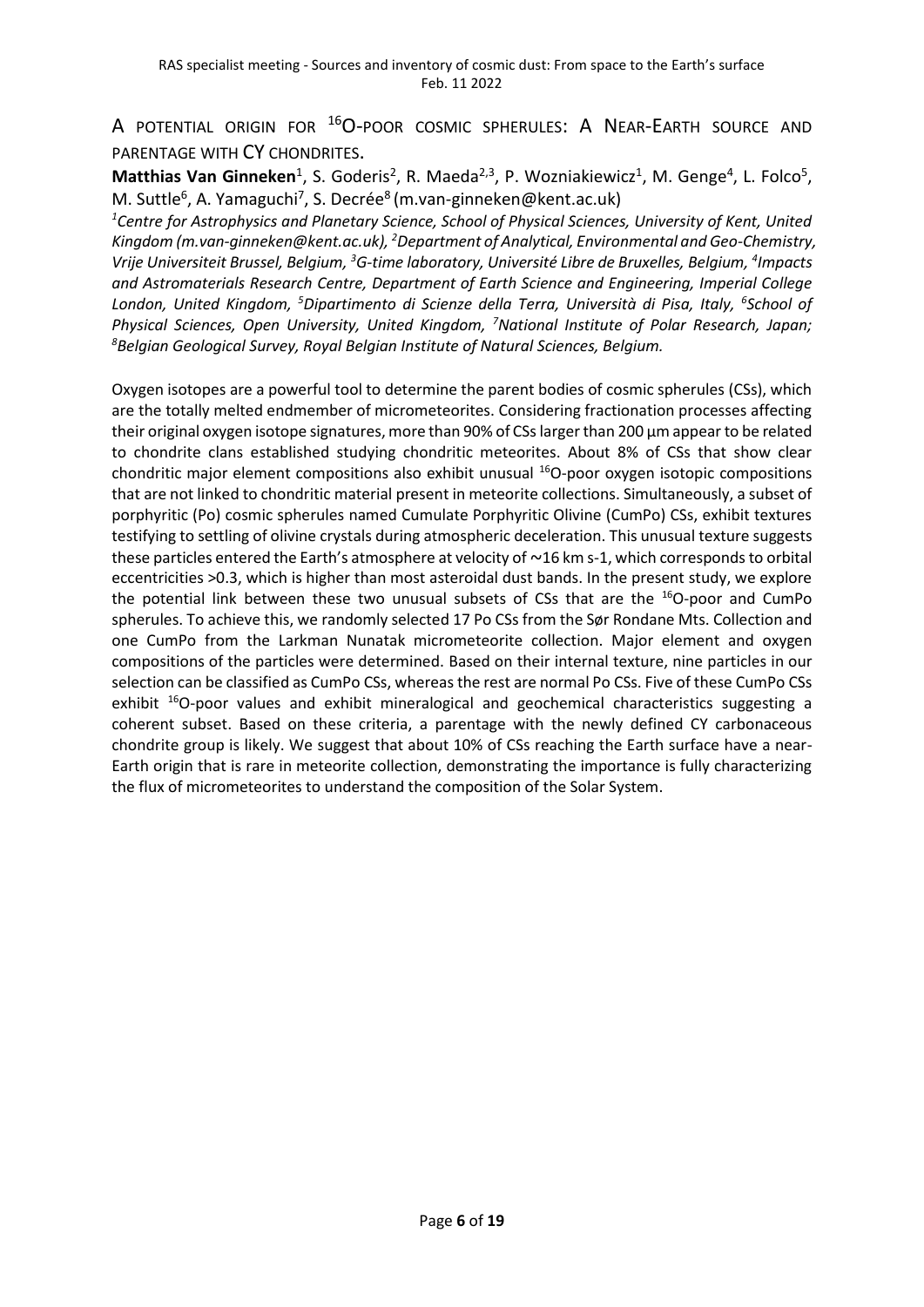HOT DESERT MICROMETEORITES: CONCENTRATION, PRESERVATION AND RELATION WITH SURFACE AGES

**Jérôme Gattacceca** [\(gattacceca@cerege.fr\)](mailto:gattacceca@cerege.fr) *CEREGE, CNRS, Aix-Marseille Univ, IRD, INRAE, Aix-en-Provence, France*

We have characterized micrometeorite collections extracted from the surface layer of several hot deserts: Atacama (Chile), Tunisian Sahara, Dar al Gani (Libya), Oman. The same surfaces were dated using <sup>10</sup>Be dating of quartz pebbles, or <sup>36</sup>Cl dating of surface carbonates. The raw sandy material was wet-sieved, and micrometeorites extracted by magnetic separation followed by hand-picking under a binocular microscope. We measured the diameter of micrometeorites, and classified them into the S, I, and G types (as defined by e.g., Genge et al. 2008, MAPS 43:497-515).

The results show that the concentration of micrometeorites is much lower than what would be expected from perfect accumulation with time, with a preferential loss of small micrometeorites, and a strong preservation bias toward the densest micrometeorite types (I and G). The cumulated concentration of I and G micrometeorites correlates relatively well with the desert surface age. We also evidence a correlation between the concentration of micrometeorites and the concentration of meteorites on the same surfaces. As a result, assessing the micrometeorite concentration on a given hot desert surface is an efficient tool to determine its potential for meteorite recovery.

Finally, our results show that hot desert surfaces represent an underexploited source of micrometeorites, with the oldest surfaces of the Atacama desert yielding several thousands of micrometeorites > 200 µm per square meter of desert.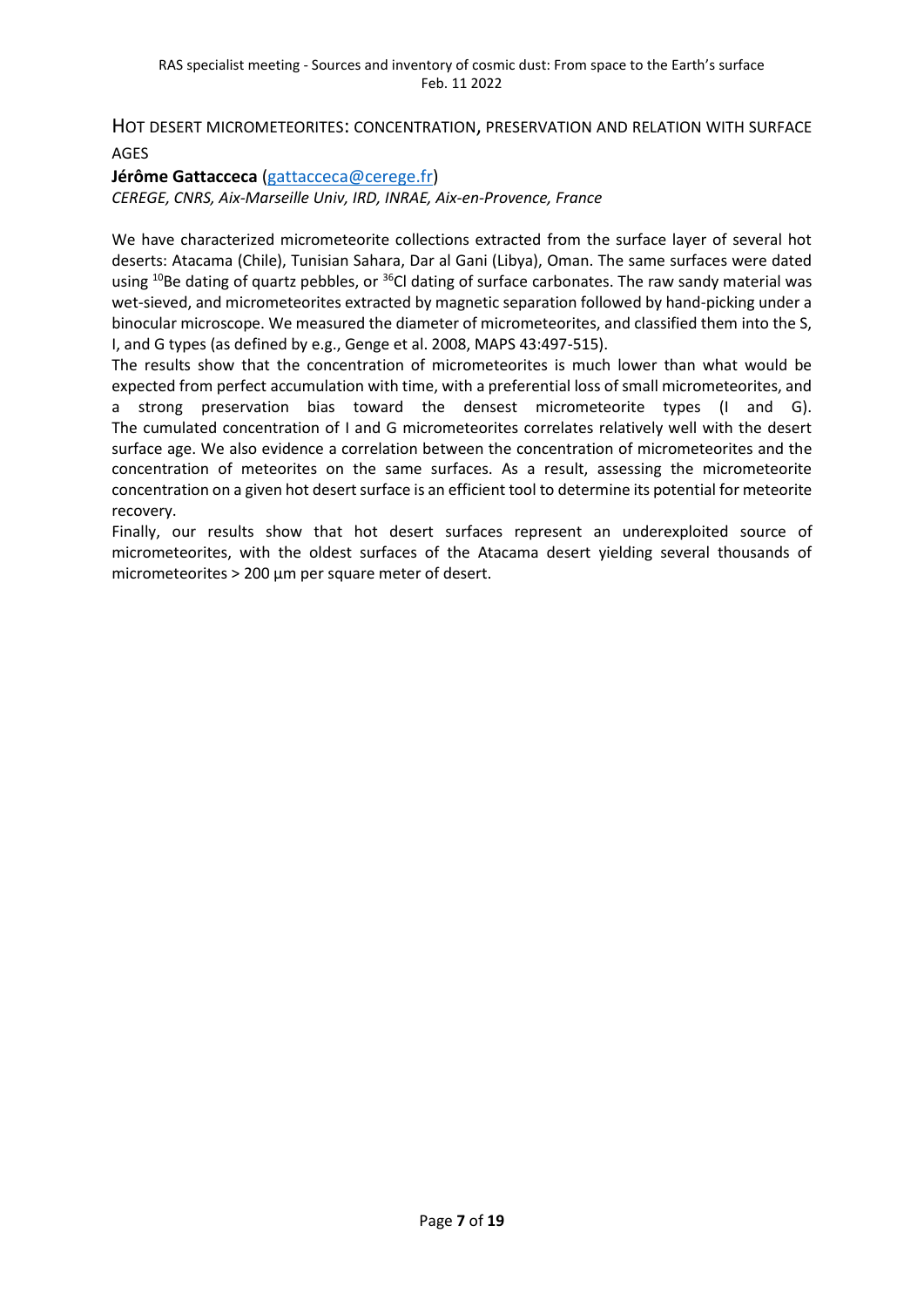THE CONCORDIA MICROMETEORITE COLLECTION, RECENT RESULTS AND FUTURE CURATION AT MNHN.

Jean Duprat<sup>1,2</sup>, C. Engrand<sup>2</sup>, E. Dartois<sup>3</sup>, L. Delauche<sup>2</sup>, J. Rojas<sup>2</sup>, B. Guérin<sup>2</sup>, B. Augé<sup>4</sup> ([Jean.Duprat@mnhn.fr\)](mailto:Jean.Duprat@mnhn.fr)

<sup>1</sup>IMPMC, CNRS-MNHN-Sorbonne Universités, UMR7590, 57 rue Cuvier, 75005 Paris, France, <sup>2</sup>Université *Paris-Saclay, CNRS/IN2P3, IJCLab, 91405 Orsay, France, 2 IMPMC, CNRS-MNHN-Sorbonne Universités,*  UMR7590, 57 rue Cuvier, 75005 Paris, France, <sup>3</sup>ISMO, CNRS, Univ. Paris Saclay, Bât 520, 91405 Orsay, *France, 4 Institut de planétologie et d'astrophysique de Grenoble, CNRS, Université Grenoble Alpes, 38000 Grenoble, France*

Since 2000, we perform micrometeorites (MMs) collections at the vicinity of the French-Italian (IPEV/PNRA) station Concordia located at Dome C (75° S, 123°E) thanks to the financial and logistic help of the French polar institute (IPEV). The central regions of the Antarctic continent present major advantages to recover MMs with a minimal terrestrial weathering. We performed 6 fields trips at Dome C and collected and melted several tens of m3 of ultra-clean snow in 5-8 deep trenches. The key advantages of Dome C allowed to identify several MMs with exceptionally high concentration in carbon (UCAMMs). The mineralogical, chemical, and isotopic characteristics of these particles indicate that their parent body most probably originate from the outer regions of the solar system.

I will present the results obtained, within the framework of B. Augé PhD and J. Rojas PhD, on the isotopic composition of UCAMMs and on experiments performed to simulate the synthesis of the organic matter of UCAMMs. These experiments show that isotopic heterogeneous organic matter similar to that of UCAMMS can be produced by irradiation of N-rich ices by Galactic Cosmic Rays. I will review the current status of the Concordia collection and its future curation within a large facility currently under study at the MNHN in Paris. This future national curation center will provide dedicated cleanrooms to gather the MNHN national meteorite collection and the micrometeorite collection, analytical standards, terrestrial analogues and samples returned by spatial missions.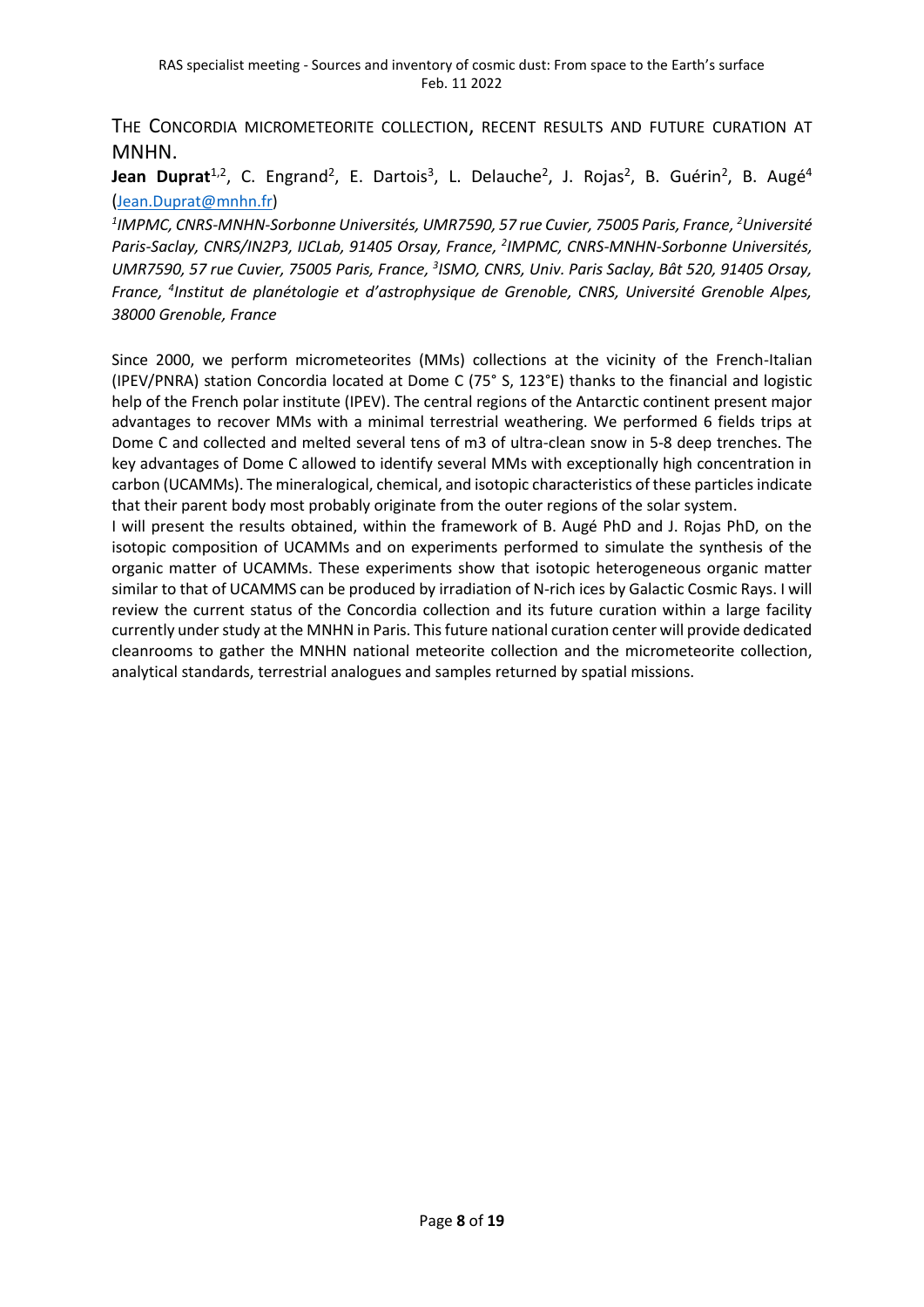### BUILDING A COLLECTION FOR THE FUTURE: POTENTIAL INSIGHTS FROM THE NHM'S MICROMETEORITES COLLECTION

**Gerallt E. Hughes** [\(g.hughes@nhm.ac.uk\)](mailto:g.hughes@nhm.ac.uk)

*Earth Sciences Department, Natural History Museum, London* 

Fossil micrometeorites are increasingly recognised in the geological record (e.g., Onoue et al., 2011; Tomkins et al., 2016; Suttle and Genge, 2017), and sample return missions (e.g., Hayabusa2, Tachibana et al., 2014; OSIRIS-REx, Lauretta et al., 2017) will make small particulate material from asteroids and comets available for study. Hence there is a necessity to establish a dedicated collection to conduct targeted study of modern and fossil micrometeorites and prepare protocols for future sample return material. The Natural History Museum (NHM) has one of the largest and oldest meteorite collections and is a hub of meteorite research, and hence is a logical location to host such a collection. The incipient micrometeorite collection at the NHM currently hosts historically important material from the HMS Challenger (1872–1876) expedition, some of the world's first described micrometeorites (Murray and Renard, 1891), and this work seeks to expand these collections through systematic processing of these ocean bottom sediments to extract modern micrometeorites. Fossil micrometeorites in ancient rocks provide a record of extraterrestrial flux to Earth, their features allow us to investigate atmospheric processes and conditions during entry, and their incorporation into rocks provide insights into post-depositional and diagenetic processes (Genge et al., 2008). This project aims to target Devonian (420-350 Ma) sediments, extract I-type micrometeorites, and constrain extraterrestrial flux during this period. Textural and geochemical analysis will be used to characterise these micrometeorites and infer changes in atmospheric oxidation during this crucial period in Earth's history, when plants colonised the land. Future work on Permo-Triassic and Miocene sediment residues will also aim to collect micrometeorites throughout the geological column, providing a more complete picture of extraterrestrial flux throughout Earth's history. Developing this collection will enhance an existing world-leading repository of extraterrestrial material and develop novel techniques to study the development of life on Earth. References:

Genge, M.J. et al., 2008. The classification of micrometeorites. Meteoritics & Planetary Science 43 (3), 497–515.

Lauretta, D. S. et al., 2017. OSIRIS-REx: Sample return from asteroid (101955) Bennu. Space Science Reviews 212, 925–984.

Murray, J. and Renard, M.A., 1891. On the Microscopic Characters of Volcanic Ashes and Cosmic Dust, and their Distribution in Deep-Sea Deposits. Proceedings of the Royal Society of Edinburgh 12, 474– 495.

Onoue, T. et al., 2011. Composition and accretion rate of fossil micrometeorites recovered in Middle Triassic deep-sea deposits. Geology 39 (6), 567-570.

Suttle, M.D. and Genge, M.J, 2017. Diagenetically altered fossil micrometeorites suggest cosmic dust is common the geological record. Earth and Planetary Science Letters 476, 132–142. Tachibana, S. et al., 2014. Hayabusa2: Scientific importance of samples returned from C-type near-Earth asteroid (162173) 1999 JU3. Geochemical Journal 48, 571–587.

Tomkins, A.G. et al., 2016. Ancient micrometeorites suggestive of an oxygen-rich Archaean upper atmosphere. Nature 533, 235–238.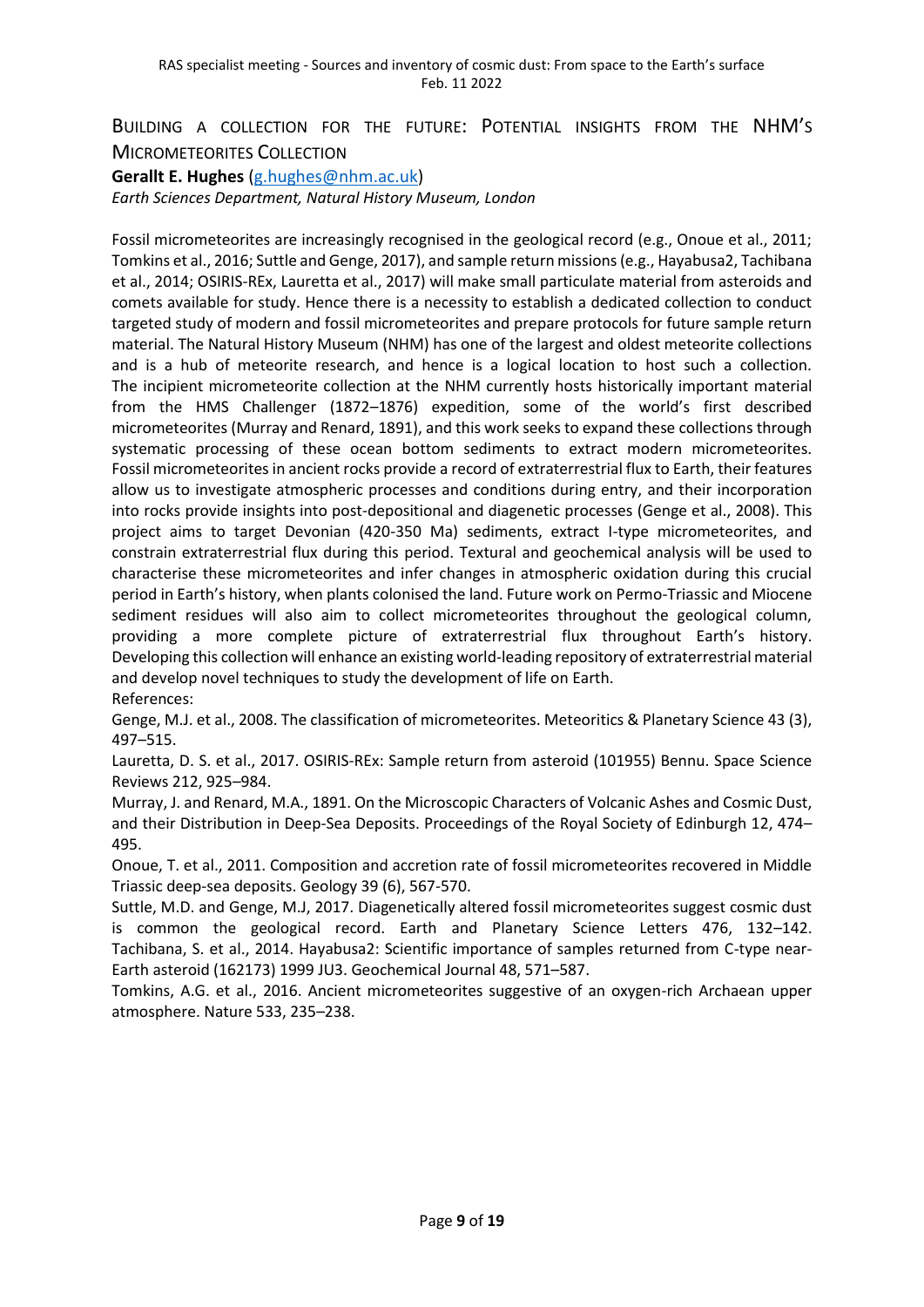COSMIC DUST INFERRED BY MACHINE LEARNING **Thomas Y. Chen** [\(thomaschen7@acm.org\)](mailto:thomaschen7@acm.org) *Academy for Mathematics, Science, and Engineering*

Neural networks are a nascent technology utilized for computer vision and other applications of artificial intelligence. Roughly simulating the structure of the human brain, these networks provide high-level insights into large-scale astronomical and cosmological datasets. The James Webb Space Telescope enables the collection of big data relating to cosmic dust. In this work, we discuss how neural networks can be trained to aid in inferring cosmic dust properties and determine effective wavelengths for dust inference.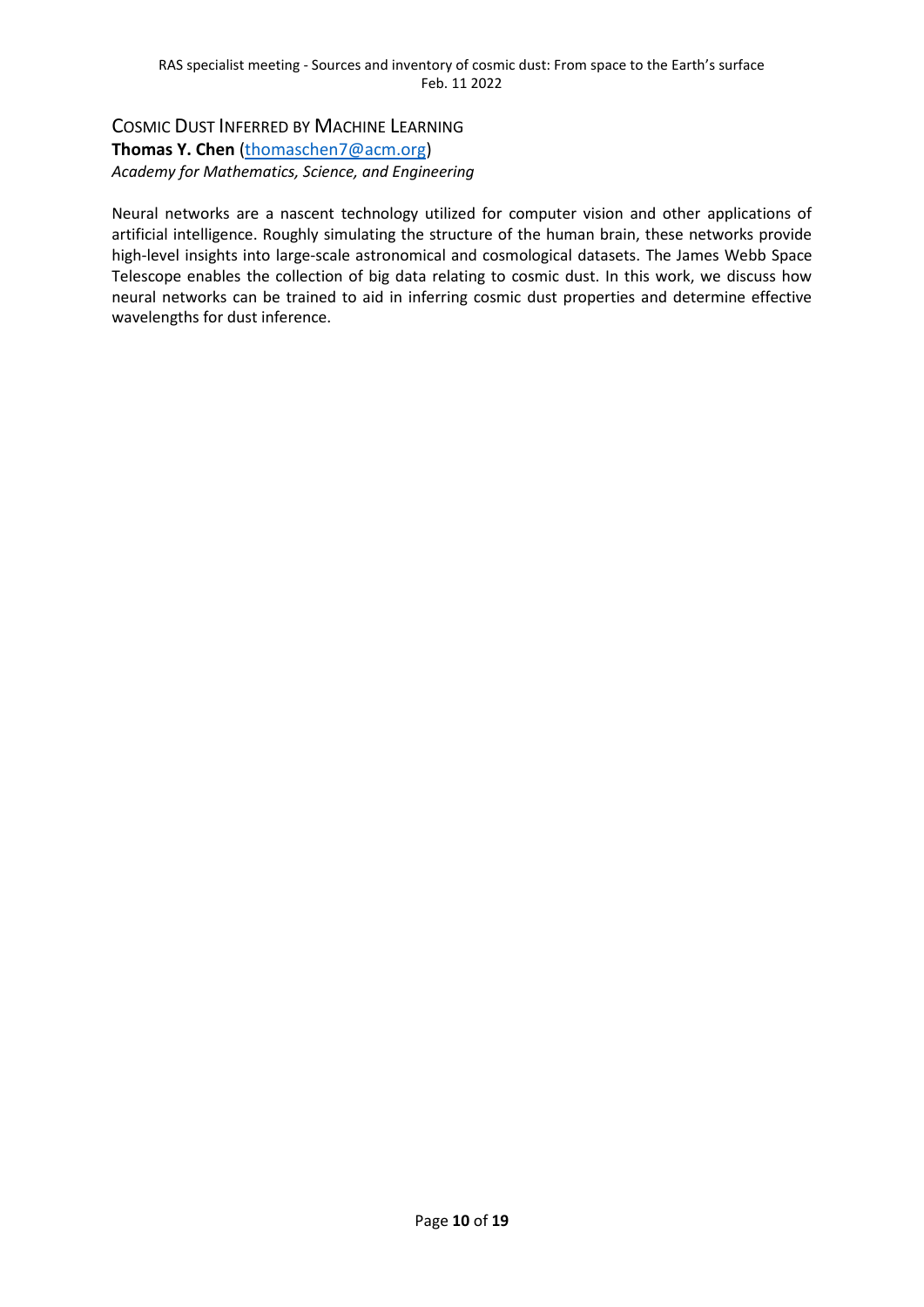STARDUST HUNTERS

**Sarah Roberts** [\(s.g.roberts@swansea.ac.uk\)](mailto:s.g.roberts@swansea.ac.uk) *College of Science, Swansea University, U.K.*

Every year, approx. 3,000 tons of cosmic dust falls to the surface of the Earth – in this poster we present an STFC-funded Public Engagement Project called 'Stardust Hunters' which aims to engage and enthuse school pupils aged 8-14 years in the relatively new research area of urban micrometeorites.

The 'Stardust Hunters' pilot project enables school children in Wales to carry out searches for these tiny particles using a specially designed 'Stardust Hunter's Toolkit' which consists of a microscope, USB camera, sieves, examples of real micrometeorites, sample bags and magnets along with training workshops. Once the pupils have found potential micrometeorites, they are sent to Swansea University to be analysed using equipment at the University's Advanced Imaging for Materials (AIM) facility.

The overall aim of the 'Stardust Hunters' project is not only to involve school students with real research and help them develop their scientific research skills, but we also aim to contribute to this growing field of study. We would therefore welcome collaborations and feedback from specialists in the field.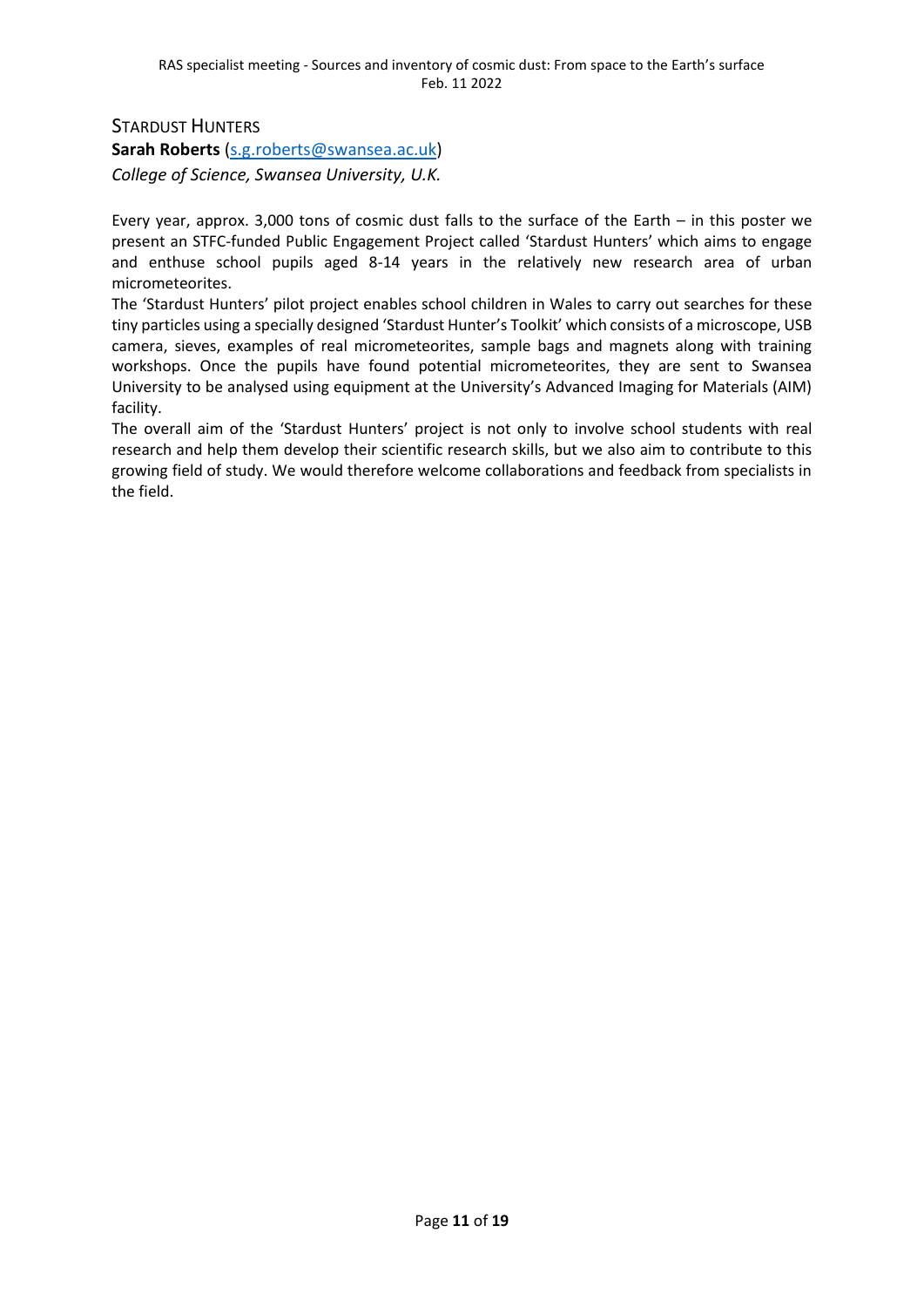# RESOLVING MASS-DEPENDENT ISOTOPE FRACTIONATION PROCESSES IN GLASSY COSMIC SPHERULES FROM THE SØR RONDANE MOUNTAINS, EAST ANTARCTICA **Steven Goderis** [\(Steven.Goderis@vub.be\)](mailto:Steven.Goderis@vub.be)

*Analytical, Environmental and Geo-Chemistry, Vrije Universiteit Brussel, Belgium*

During atmospheric entry, micrometeorites experience variable degrees of evaporation due to gas drag heating and mixing with atmospheric oxygen. Evaporation affects both the chemical and isotopic compositions of fully melted cosmic spherules (CSs). Oxygen isotope ratios are commonly used to relate micrometeorites to their respective parent body types. However, atmospheric processes can obscure the initial oxygen isotope ratios, which complicates precursor identification. Here, we explore the potential of Fe isotope ratios to constrain the degree of modification experienced during atmospheric passage, in addition to routinely applied geochemical proxies, such as the Mg/Al ratio or  $CaO + Al<sub>2</sub>O<sub>3</sub>$  content. Thirty-seven vitreous CSs of chondritic composition and 4 potentially achondritic particles have been analysed for their Fe and O isotope ratios and bulk chemical composition. Because the initial Fe isotope ratios of chondrites display limited variation (<0.02‰ for  $\delta^{56}$ Fe), the positive δ <sup>56</sup>Fe values of up to ~40‰ are interpreted to result mainly from evaporation. Based on the observed relationship between δ57Fe and  $δ<sup>18</sup>O$ , a correction for the effects of evaporation on O isotope ratios is proposed. Three out of 4 previously identified chondritic CS groups are tied to specific chondrite groups with additional confidence. After correction for a  $\sim$ 25‰ difference in  $\delta^{18}O$ , two  $^{16}O$ -poor CSs also cluster closely together, confirming the probable existence of a chondritic group with no equivalent among known meteorite groups. Two out of 4 achondritic particles overlap with HED meteorites after correction, while the corrected oxygen isotope composition of the remaining two achondritic particles ( $δ^{18}$ O = 12.54–12.79 ‰) does not match any known meteorite fields, indicating a previously unsampled parent body or residual fractionation effects after the applied correction. These findings stress the importance of developing additional isotopic tools to better constrain the primary origin of micrometeorites and their subsequent modification during transfer from parent body to planetary surface.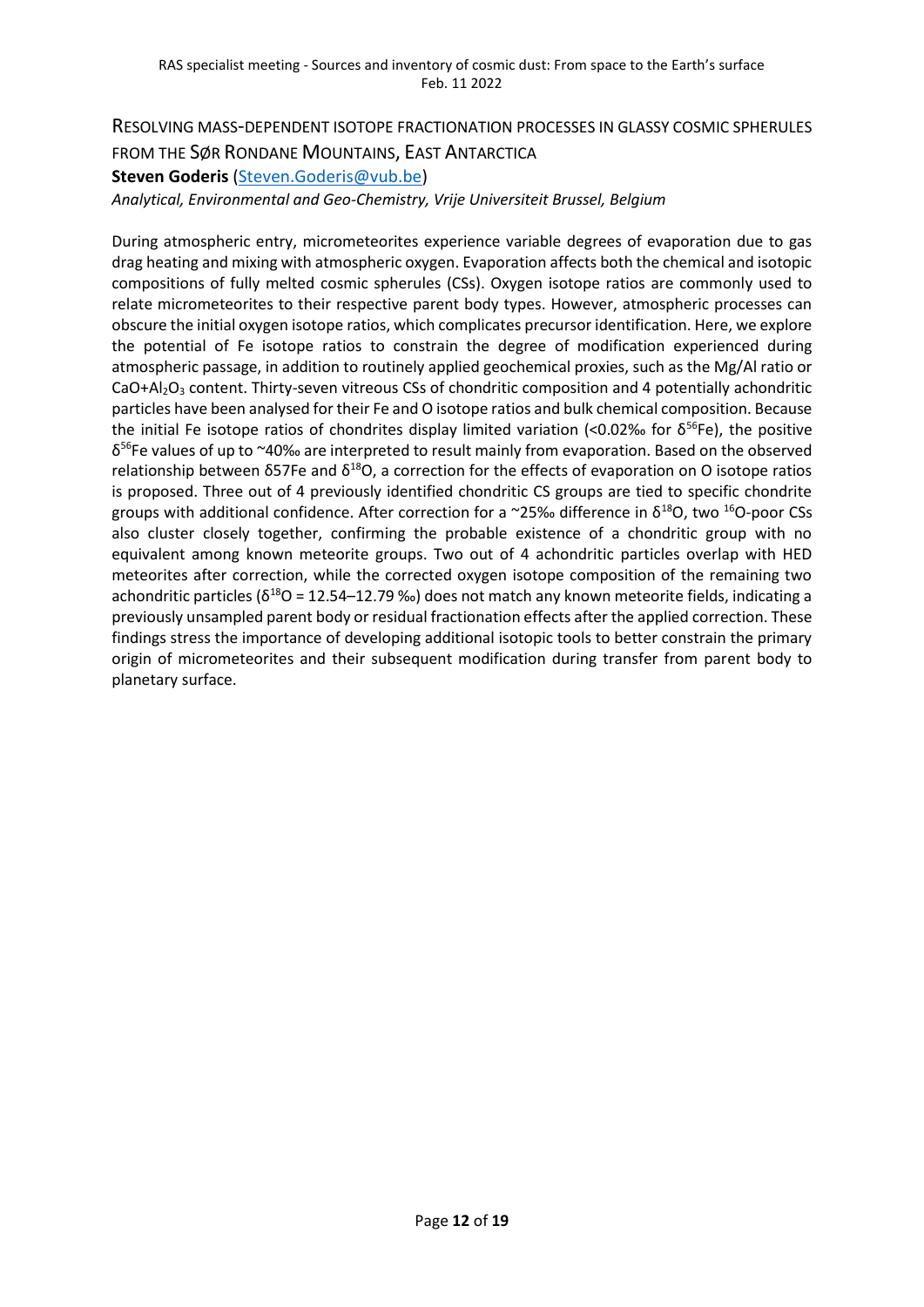# EXPLORING THE POTENTIAL OF (SEDIMENTARY) MICROMETEORITE TRAPS IN THE ARCTIC **Flore Van Maldeghem** [\(Flore.Van.Maldeghem@vub.be\)](mailto:Flore.Van.Maldeghem@vub.be)

*Analytical, Environmental and Geo-Chemistry, Vrije Universiteit Brussel, Belgium*

The past years, the search for micrometeorites has increased tremendously, in part thanks to the increased accessibility of remote locations. Several collections of micrometeorites have been gathered in Antarctica from an array of environments. Micrometeorites have been collected from snow (e.g., the Concordia collection), from ice (e.g., the South Pole Water Well collection) and more recently also from sediment-filled cracks and fissures in granitic and metamorphic lithologies outcropping at high altitude, like the collections from the Transantarctic mountains and the Sør Rondane Mountains. The Antarctic micrometeorite collections are characterized by long accumulation times, little to no anthropogenic contamination and a highly pristine nature. Because of the cold and dry climate, weathering remains limited, and a high number of relatively large micrometeorites can accumulate over time. A large variety of micrometeorite types, and other extraterrestrial debris (e.g., airburst debris and microtektites), have been identified in these sedimentary collections. On the other side of the world, a similar environment can be found in the Arctic. Several decades have passed since micrometeorites were actively searched for in the Arctic environment, specifically in Greenland snow and cryoconite. Both Greenland and Svalbard show potential for Arctic micrometeorite collections proven by the presence of micrometeorites in small, randomly picked sediment samples from traps similar to those found in Antarctica. In this preliminary report on extraterrestrial particles recovered at several locations on Svalbard and Greenland, we explore what extraterrestrial mysteries the Arctic has to offer.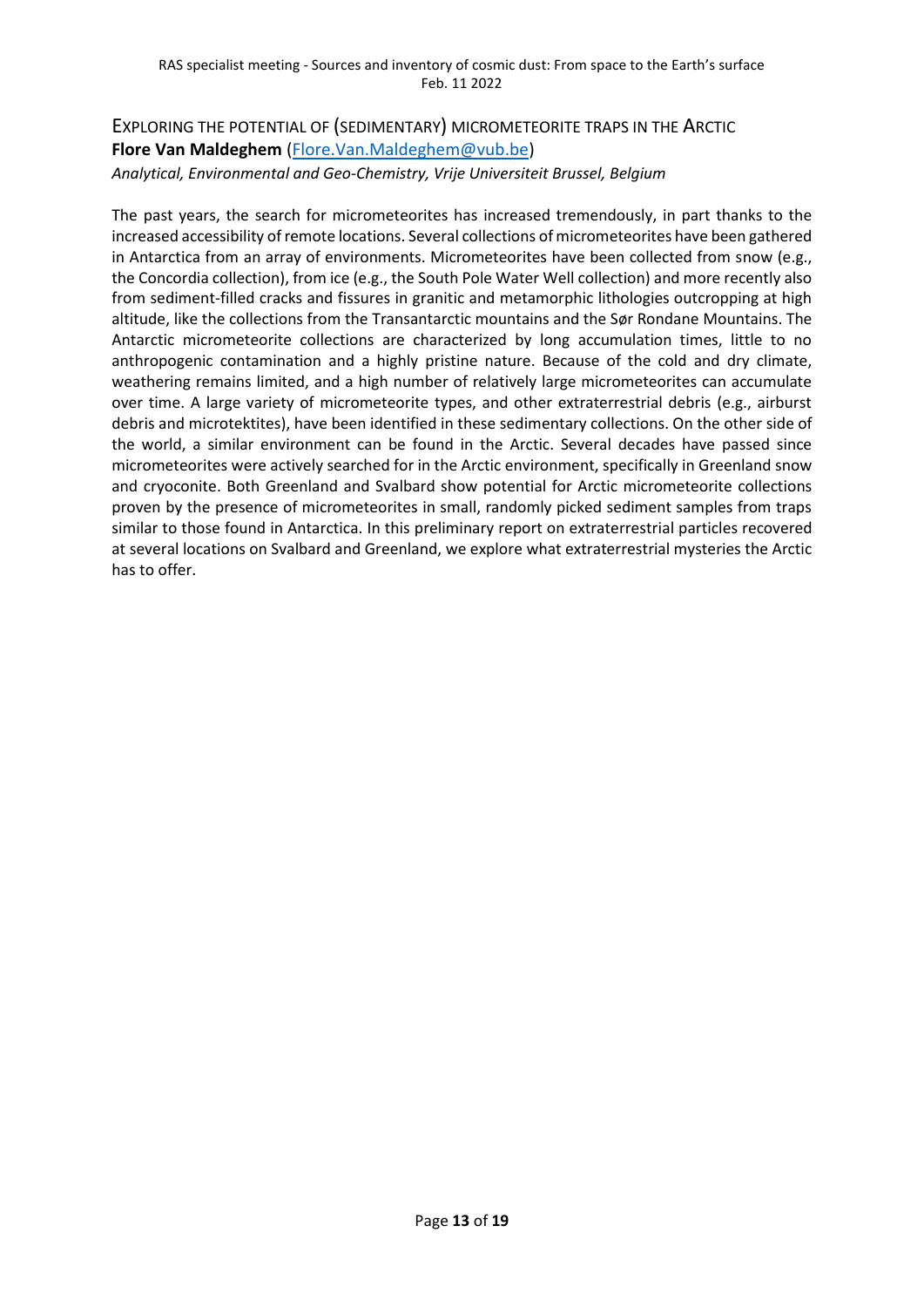## UNDERSTANDING OLIVINE AND PYROXENE IN CHONDRITIC IDPS

**Michael Zolensky<sup>1</sup>** and D. Frank<sup>2</sup> [\(michael.e.zolensky@nasa.gov\)](mailto:michael.e.zolensky@nasa.gov)

<sup>1</sup>ARES, NASA Johnson Space Center, Houston, TX 77058 USA, <sup>2</sup>HIGP, University of Hawai'i at Manoa, *Honolulu, HI 96822, USA*

There is a widespread depletion of Cr from the FeO-rich olivine in Wild-2, relative to type IIA chondrules (Frank et al., 2014) -the degree of this depletion is akin to that in unequilibrated chondrites such as Krymka (LL3.2) or Rainbow (CO3.2). Since Cr is highly mobile under even mild thermal metamorphism (as low as 200ºC), it is a sensitive indicator of such an event, showing greater depletion in smaller grains (i.e., matrix vs. chondrules) (Grossman and Brearley, 2005). Grossman and Brearley (2005) found that the distribution of Cr in FeO-rich olivine systematically changes as metamorphism increases between type 3.0 and type 3.2. Thus, Wild-2 olivine appears to carry evidence of mild thermal metamorphism. It is critical to determine whether there is any evidence for this from samples of other comets. For this we can examine anhydrous chondritic IDPs. Unfortunately, the data for olivine and pyroxene in IDPs is sparse, mainly decades old and lacks useful information on minor elements.

We have begun to collect new compositional data for olivine and pyroxene in chondritic interplanetary dust particles (filling a major gap in our knowledge, as approximately half of these grains derive from comets), to determine whether the results obtained for Wild-2 are typical for comets in general, or whether Wild-2 (or its accretion components) has experienced an atypical geological history. A determination that a comet, or its accretion components, had experienced significant thermal metamorphism would greatly alter models of early solar system history.

#### References:

Frank D., Zolensky M., Le L. (2014) Geochimica et Cosmochimica Acta 126, 284–306. Grossman J.N., and Brearley A.J. (2005) Meteoritics and Planetary Science 40, 87-122.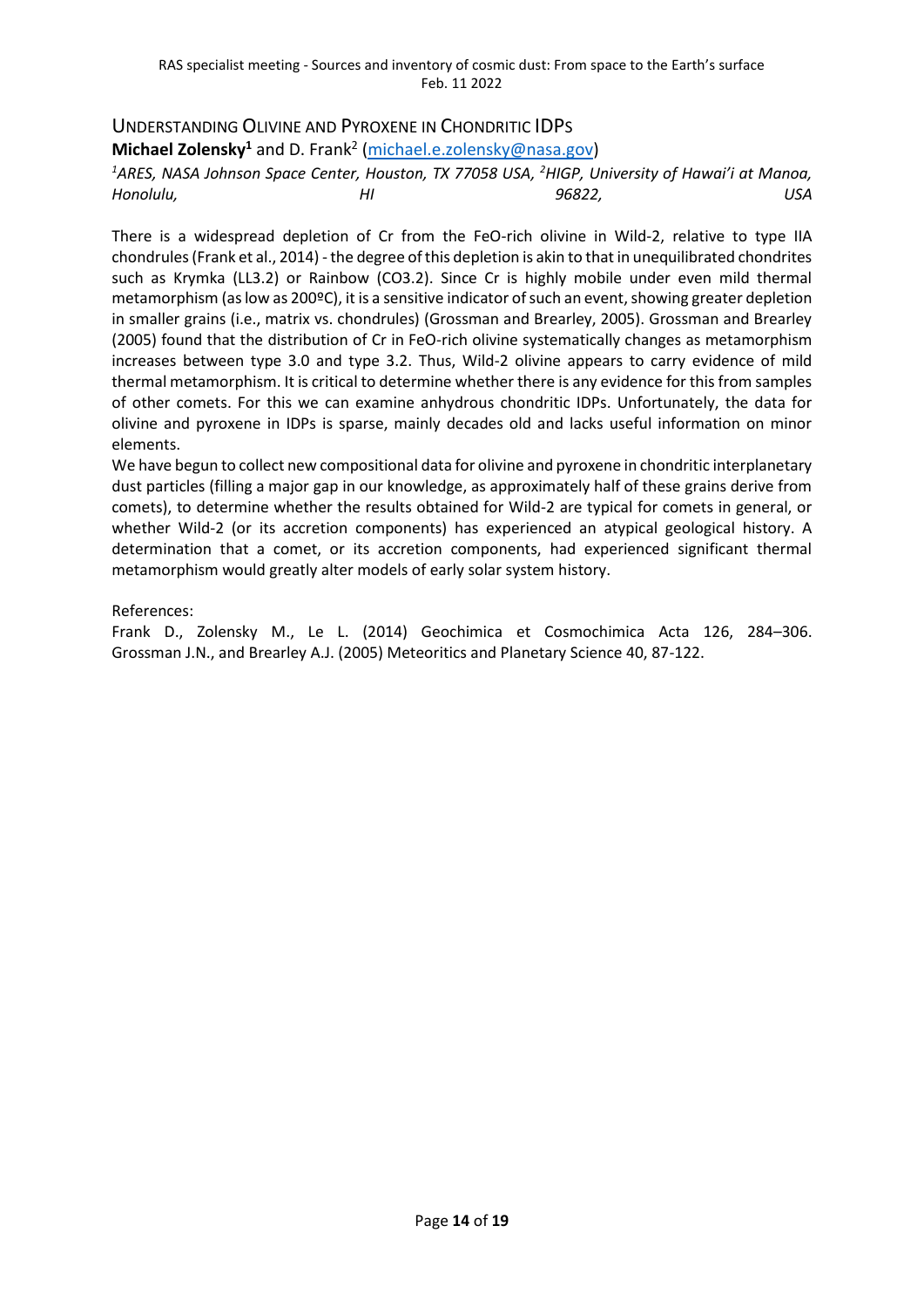#### OXYGEN ISOTOPE STUDY OF COMETARY DUST

#### **Daisuke Nakashima** [\(dnaka@tohoku.ac.jp\)](mailto:dnaka@tohoku.ac.jp)

#### *Graduate School of Science Earth Science Division of Earth and Planetary Materials Science, Faculty of Science, Tohoku University, Japan*

It has been suggested that the major source of crystalline silicates in comets is CR chondrule-like materials based on the comparisons of oxygen isotope systematics between cometary silicates and chondrules from various types of primitive chondrites. However, cometary silicates used for these studies are from two comets: Wild2 and a parent comet of the giant cluster interplanetary dust particle (GC-IDP) U2-20GCA. To explore whether crystalline silicates in all comets have similar oxygen isotope systematics, other materials of likely cometary origin, such as anhydrous IDPs and ultracarbonaceous Antarctic micrometeorites (UCAMMs), are needed to be measured for oxygen isotopes.

Cometary AMMs and IDPs in this study and previous studies show a negative correlation between Mg# and Cap17O values; samples with Mg# > 90 tend to have negative Cap17O values with an average of –2.1 ± 3.4‰ (2SD), and those with Mg# < 90 have variable Cap17O values from –2.6‰ to +2.7‰. Similar correlations are also observed for GC-IDP U2-20GCA and Wild2 particles. For the GC-IDP, the average Cap17O value of FeO-poor particles is –1.5 ± 3.5‰, and Cap17O variation of FeO-rich ones is from  $-2.8\%$  to +3.4‰. For Wild2 particles, the average Cap17O value of FeO-poor particles is  $-2.2 \pm 1$ 4.4‰, and Cap17O variation of FeO-rich ones is from –3.8‰ to +2.5‰. Thus, the oxygen isotope systematics of randomly sampled cometary AMMs and anhydrous IDPs, which derive from various comets, is similar to those of crystalline silicates from single comets like Wild2 and the parent comet of GC-IDP U2-20GCA. Although the number of data from AMMs and IDPs is very limited, it is proposed that every comet has a common oxygen isotope systematics similar to that of CR chondrite chondrules.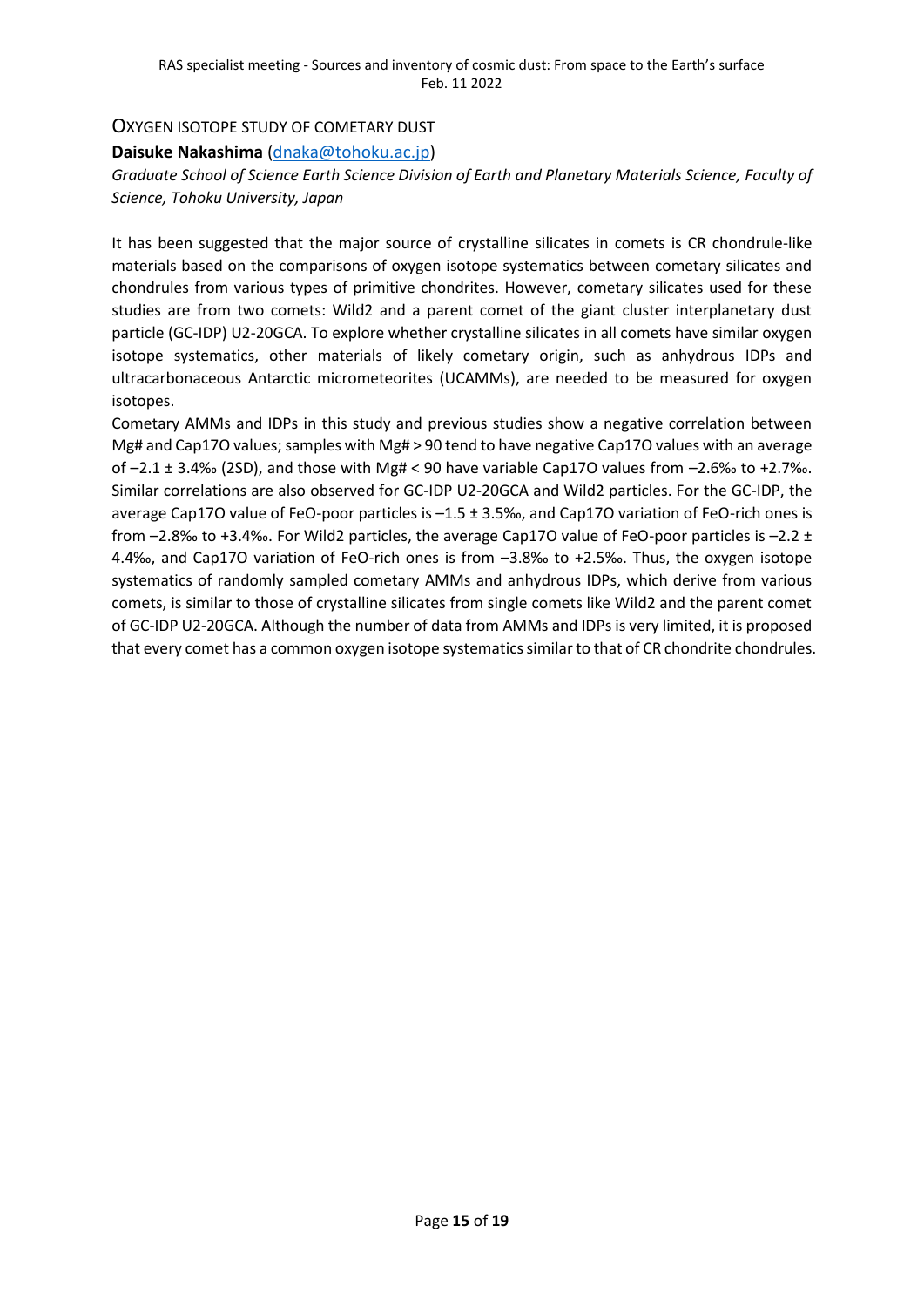<sup>3</sup>HE FLUX OBTAINED FROM SOUTH POLE COSMIC DUST AND ITS IMPLICATIONS

**Susan Taylor**<sup>1</sup> and K. A. Farley<sup>2</sup>

*<sup>1</sup>Cold Regions Research and Engineering Laboratory, USA (retired), <sup>2</sup>Division of Geological and Planetary Sciences, California Institute of Technology, USA*

Cosmic Dust is the term for small extraterrestrial (ET) particles arriving on Earth and includes Interplanetary Dust Particles (IDPs), generally <20 µm in size, and Micrometeorites (MMs), generally <2mm in size. MMs account for most of the ET mass deposited on present day Earth, while IDPs are thought to deposit little mass but most of the ET helium. We hoped to provide the missing link between the IDP flux measured in the stratosphere and 3He flux measured in ice cores and deep-sea sediments. To this end, we subsampled and analyzed for 3He 13 of 41 air filters collected at South Pole and melted, filtered and analyzed for 3He 141, meter long sections of a 201m ice core drilled at South Pole.

The <sup>3</sup>He depositional fluxes (units of 10^12cc STP cm^2-ka^1) for the South Pole air filters (1.4  $\pm$  1.2) and ice cores  $(1.2 \pm 0.3)$  are similar to the stratospheric inputs (1.8 and 3.75) and the average 3He terrestrial deposition rates measured in sections of the Vostok (0.77 ± 0.25) and GISP2 ice cores (0.62  $\pm$  0.27) and in a variety of deep-sea sediments ( $\approx$  1). The similarity in fluxes indicates that: 1) IDPs carry the ET 3He, which is retained while transiting the atmosphere and during terrestrial burial; 2) poleward stratospheric transport of IDPs must be small or we would see higher 3He fluxes in the Antarctic air and ice samples; and 3) measured mass and particle size distributions of stratospheric IDPs can be used to assess sedimentary redistribution and the variability in  $3$ He abundances in terrestrial sediments. Despite large uncertainties, it is striking that variations in <sup>3</sup>He flux among sampling localities and archives on Earth, and 1 to 100 Myr time scales, are within a factor of two. References:

Farley K., S. Taylor, J. Treffkorn J. H. Lever, A. Gow (2021) <sup>3</sup>He flux obtained from South Pole air and snow-ice and its connection to Interplanetary Dust Particles, Meteoritics and Planetary Sciences 56, 1988-2001. doi:10.1111/maps.13759

Taylor S., J. H. Lever, K. D. Burgess, R. M. Stroud, D.E. Brownlee, L. R. Nittler, A. Bardyn, ,C. M. O'D. Alexander, K. Farley, J. Treffkorn, S. Messenger, and P. Wozniakiewicz (2020) Sampling Interplanetary Dust from Antarctic Air, Meteoritics and Planetary Sciences, 55, 1-18. doi: 10.1111/maps.13483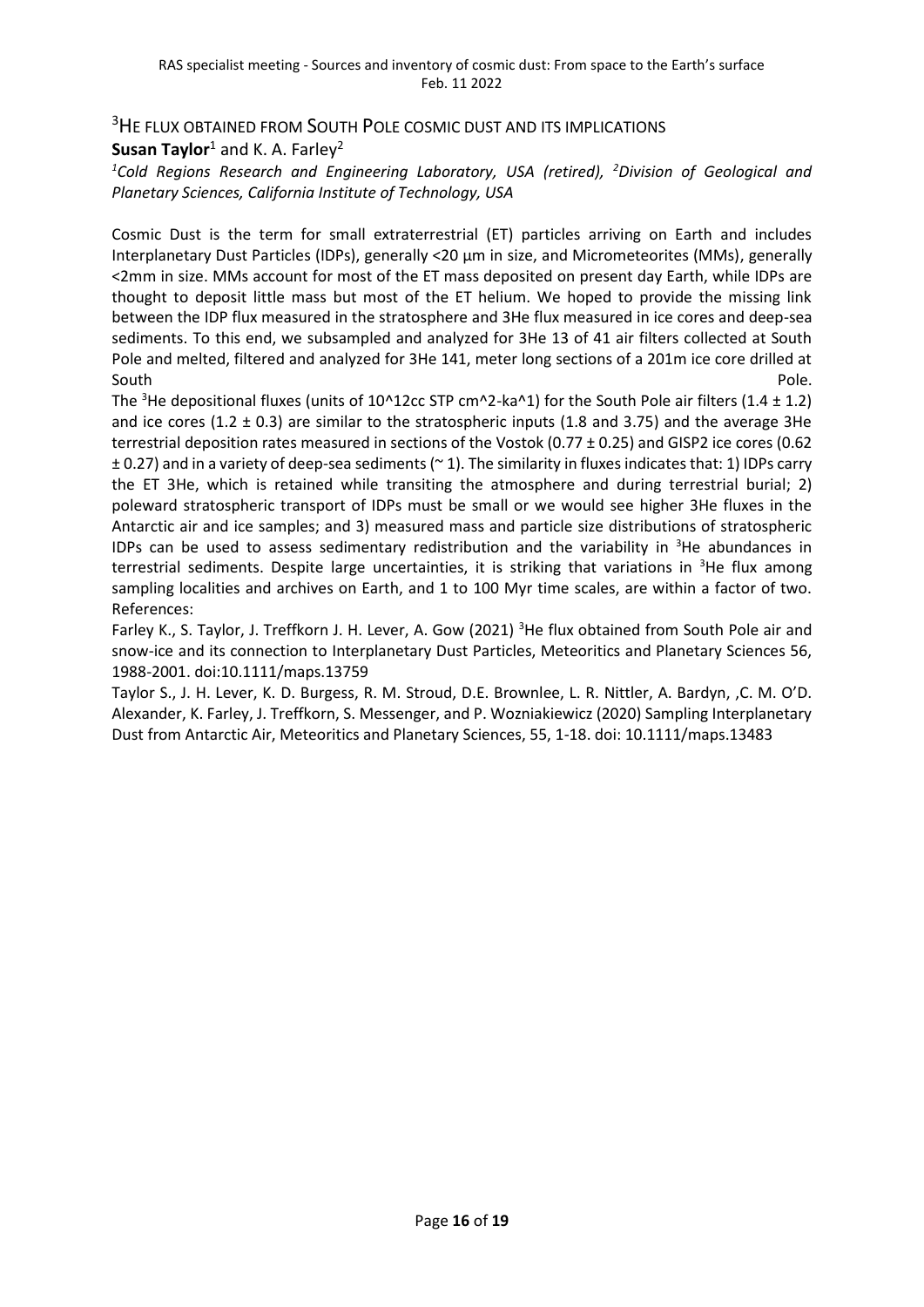ORGANIC AND MINERALS PHASES IN ULTRACARBONACEOUS ANTARCTIC MICROMETEORITES (UCAMMS).

Cecile Engrand<sup>1</sup>, J. Duprat<sup>2,1</sup>, E. Dartois<sup>3</sup>, B. Guérin<sup>1</sup>, C. Le Guillou<sup>4</sup>, H. Leroux<sup>4</sup>, J. Rojas<sup>1</sup>, J. Mathurin<sup>5</sup>, E. Charon $<sup>1</sup>$ ,</sup> , K. Benzerara<sup>2</sup>, S. Bernard<sup>2</sup> Bernard<sup>2</sup>, L. Delauche<sup>1</sup> [\(cecile.engrand@ijclab.in2p3.fr\)](mailto:cecile.engrand@ijclab.in2p3.fr)

<sup>1</sup>Université Paris-Saclay, CNRS/IN2P3, IJCLab, 91405 Orsay, France, <sup>2</sup>IMPMC, CNRS-MNHN-Sorbonne Universités, UMR7590, 57 rue Cuvier, 75005 Paris, France, <sup>3</sup>ISMO, CNRS, Univ. Paris Saclay, Bât 520, *91405 Orsay, France, <sup>4</sup>UMET Univ. Lille 1, 59650 Villeneuve d'Ascq, France, 5 LCP, CNRS, Université Paris Sud, Université Paris-Saclay , Orsay, France,* 

Ultracarbonaceous Antarctic micrometeorites (UCAMMs) are cosmic dust particles with extreme concentration in carbonaceous matter. They have been found both in the French Concordia micrometeorite collection and in Japanese collections so far. Similar particles are also probably present among the IDPs collected in the stratosphere.

UCAMMs are dominated by organic matter with large D enrichments, and contain minor mineral components. The organic matter exhibit three different phases with distinct spectroscopic characteristics and different nitrogen contents. The « type III » organic matter has large N/C atomic ratios that can reach 0.2. Minerals included in the UCAMM organic matter exhibit both crystalline and amorphous phases. The large amount of organic matter and the high D/H ratios of these particles strongly suggest a cometary origin. The type III organic matter can have formed by Galactic cosmic ray irradiation of N-rich ices at the surface of the UCAMM parent body. The presence of crystalline minerals in the UCAMM organic matter requires the existence of radial transport of small minerals grains in the early protoplanetary disk.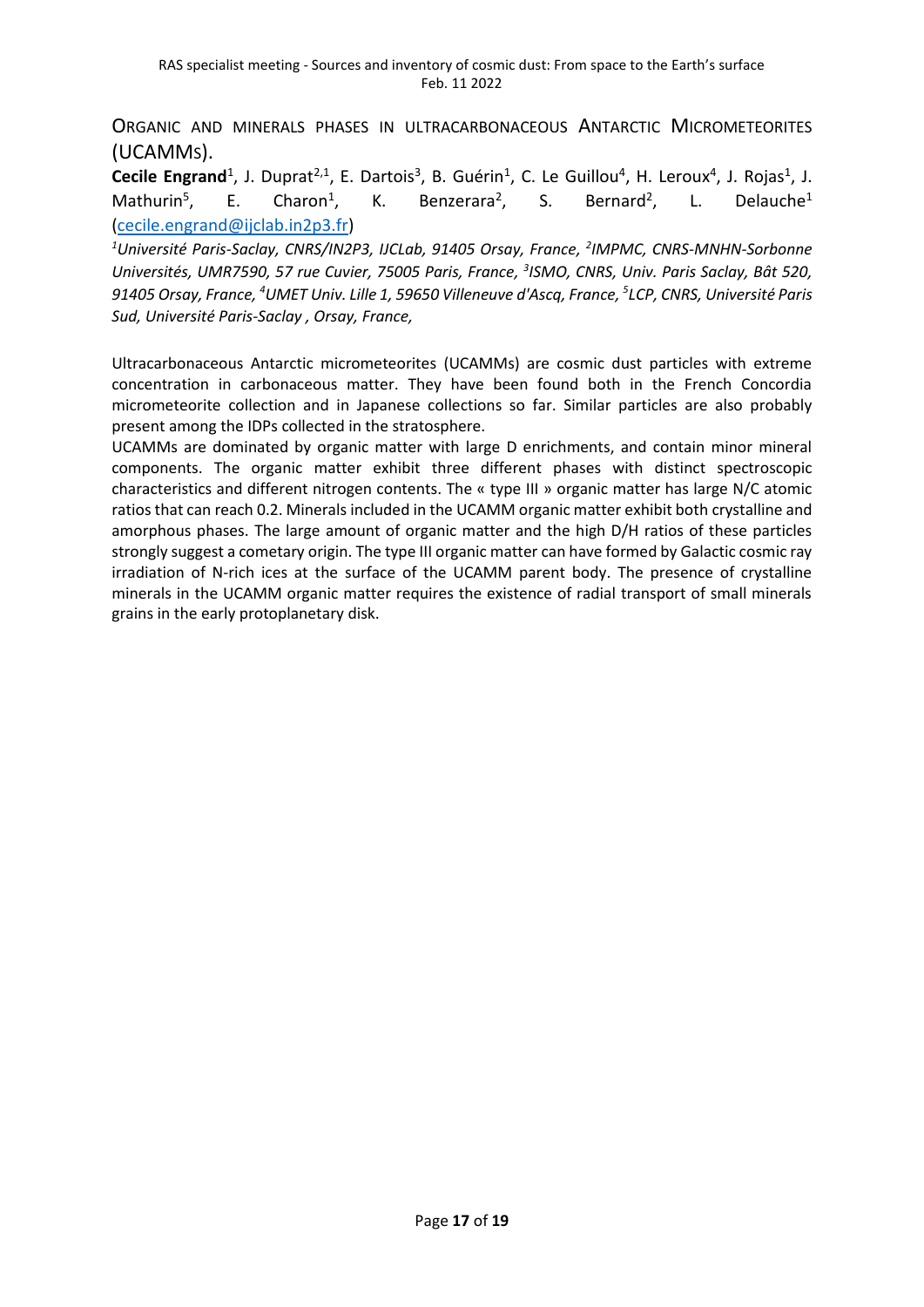PROJECT STARDUST: THE SEARCH FOR MICROMETEORITES ON THE OREGON COAST William D. Lilley<sup>1</sup>, H. Dean<sup>2</sup> and M. Fries<sup>3</sup> [\(wlillel@twcny.rr.com\)](mailto:wlillel@twcny.rr.com) *1 State University of New York at Potsdam, New York, USA, <sup>2</sup>Oregon State University, USA, <sup>3</sup>ARES, NASA Johnson Space Center, USA*

The search for micrometeorites on the Oregon Coast started in 2019 with Jon Larson's 2017 book In Search of Stardust and grants from NASA and the Oregon Coast Community College Foundation. The plan was to investigate several potential locations where micrometeorites might be found: 1. Roofs, 2. Roof drains, 3. Coastal Beaches, 4. Coastal Streams and 5. Bedrock Talus Slopes. After searching each of these areas with the large magnets, the samples were screened and sorting with microscopes. The most of micrometeorites candidates came for the large roof at the local high school and few micrometeorites candidates came from about 20 roof drains fitted with magnets. The micrometeorites ranged in size from 0.1 mm to 1 mm with most less than 0.5 mm. The micrometeorites ranged in colors of green, pink, yellow and most were black. The 40 of the candidate micrometeorites were sent to NASA's meteorite laboratory in Houston, Texas for SEM final analysis